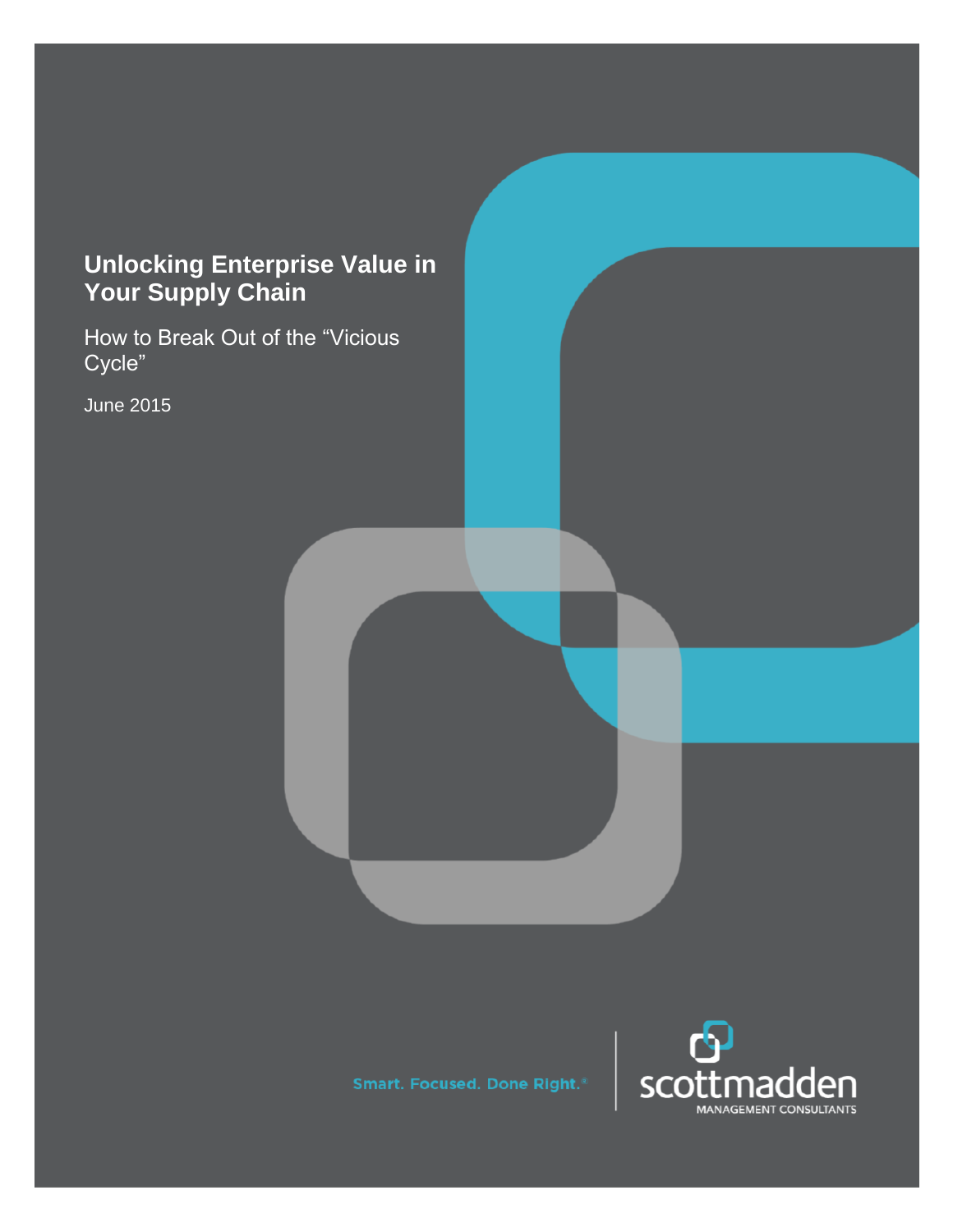

Many supply chain organizations lack a clearly defined strategy that is aligned with the internal business unit customers they serve. Too often, the supply chain organization is in an "order taker" role, which significantly impedes its ability to achieve a competitive advantage in the marketplace and to provide significant savings for the larger enterprise. Additionally, the lack of consistent business unit planning capabilities or siloed planning practices can create a reactionary supply chain that can, at best, only expect to meet minimal service requirements, while leaving money on the table.

How does one get out of such a "vicious cycle"? The answer lies in aligning what all key parties in a company—corporate, business unit, and supply chain—expect to achieve and what is required from the larger enterprise to enable a particular outcome. Without this alignment, there is little hope of transitioning to a more "virtuous" cycle.



# Transitioning from a Vicious to a Virtuous Supply Chain (SC) Cycle

For a supply chain organization to provide competitive, valued services for its internal business unit customers, it must:

- 1. Ensure Strategic Alignment
- 2. Understand Internal Customers' Businesses and the Supply Base
- 3. Differentiate Between Value-Added and Transactional Activities
- 4. Create Meaningful Service Levels and Value-Driven Metrics

#### **Ensure Strategic Alignment**

1

Many supply chain organizations suffer from "paper tiger" strategies—the right words are listed on the page, but they are hollow. Each business unit customer either has a different view of what supply chain

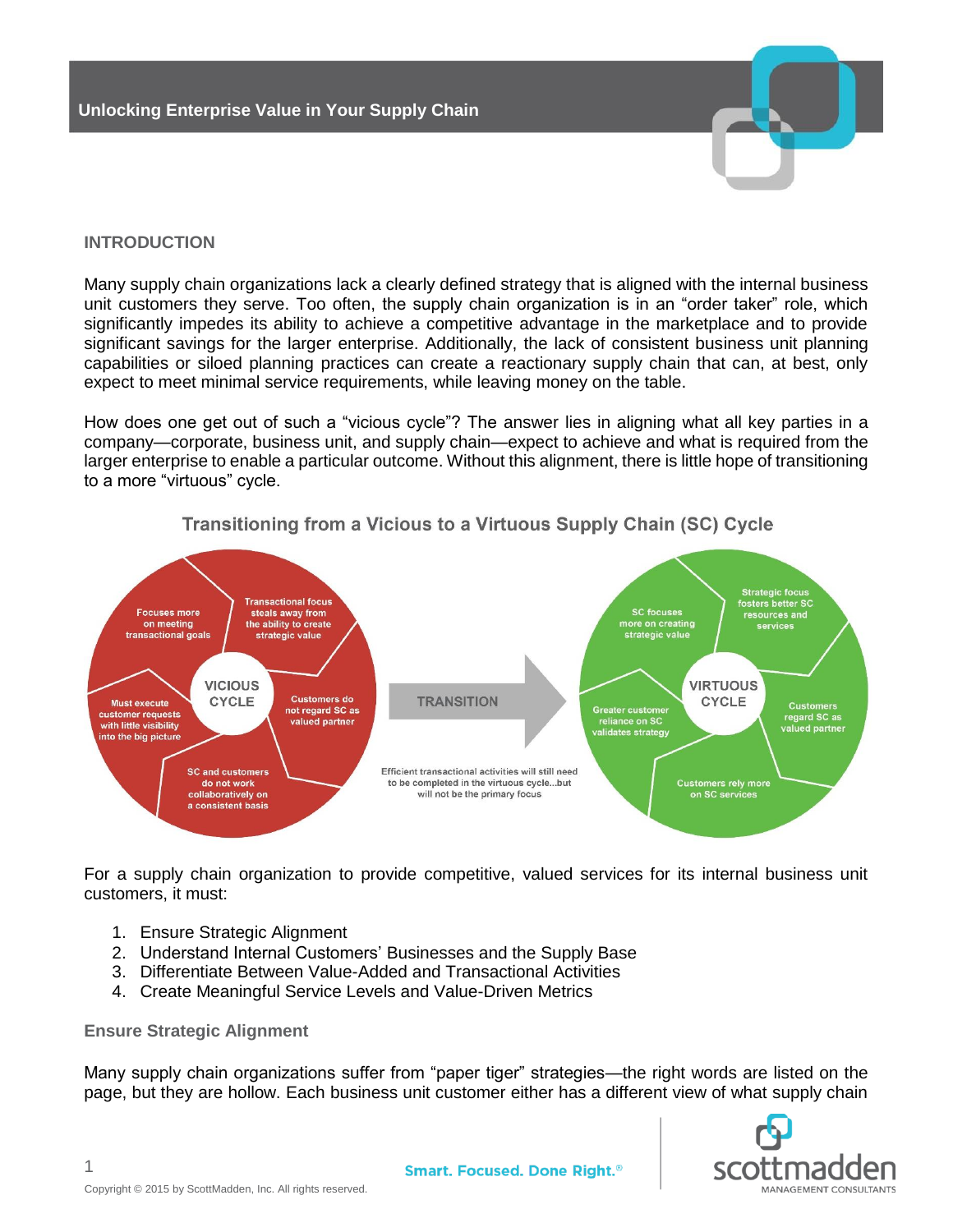is to them or acts in a manner that limits the supply chain organization's ability to accomplish anything more than taking an order.

Achieving a more effective outcome requires corporate, business unit, and supply chain leadership to agree on what the supply chain will do for the company (what are the key "pain points" it will address) and how the internal business unit customers it supports will enable it to perform to that standard. This may sound like a simple task, but without significant management commitment to clear alignment, business units and supply chain organizations will fall back to their transactional roots.

Once alignment is in place, it is critically important to reevaluate supply chain processes (and in some cases impacted business unit(s) processes) to ensure consistency with the new strategy. These processes should in turn drive the supply chain organizational design, roles and responsibilities, and required skill sets. Finally, an ongoing plan for creating active engagement between the supply chain organization and its business unit customers is a must to ensure key obstacles and issues are addressed, operational initiatives are effectively prioritized, and performance levels are appropriate.

# **Understand Internal Customers' Businesses and the Supply Base**

When a supply chain organization lacks a foundational understanding of its internal customers' businesses, the two groups may act at odds with one another. To truly become a value-added partner for its internal customers, the supply chain organization should pursue any and every opportunity to learn the key aspects of its customers' businesses and the markets and suppliers that serve them. With such an understanding, the supply chain organization can partner with its internal customers as a consultant, helping them to craft improved operational plans, react more quickly to supply disruptions, negotiate more favorable terms with suppliers, and ultimately ensure that the right materials and services are in the right place, at the right time, and for the right price.

In short, the supply chain organization must become a reliable knowledgebase for internal customers collecting and disseminating information about new technologies, components, and materials, as well as the larger macro-environment that feeds the supply base. It should leverage this "business intelligence" by reporting out to internal customers how new products, price fluctuations, supply disruptions, and raw material demand may impact customer operations and be ready with alternative strategies to satisfy its customers' needs.

#### **Differentiate Between Value-Added and Transactional Activities**

An inability to differentiate between value-added and transactional activities often leads to a myopic focus on tactical efficiencies rather than addressing more strategic opportunities across a larger corporate enterprise. To effectively pursue these strategic opportunities, additional effort and skills are required. Often, supply chain organizations create cross-functional category teams to leverage buying power and bring relevant expertise and planning focus to the competitive sourcing process. Although transactional work will always be a necessary component of any supply chain, it does not mean management cannot establish clear decision rights to direct strategic opportunities to the right resources while still maintaining transactional efficiencies for the types of routine purchases and activities required.

**Create Meaningful Service Levels and Value-Driven Metrics**

Supply chain organizations often excel at data capture, but without clearly defined, value-driven metrics, the wealth of data that an organization collects can become a burden rather than a tool to drive performance. Supply chain organizations should not only strive to monitor internal key performance